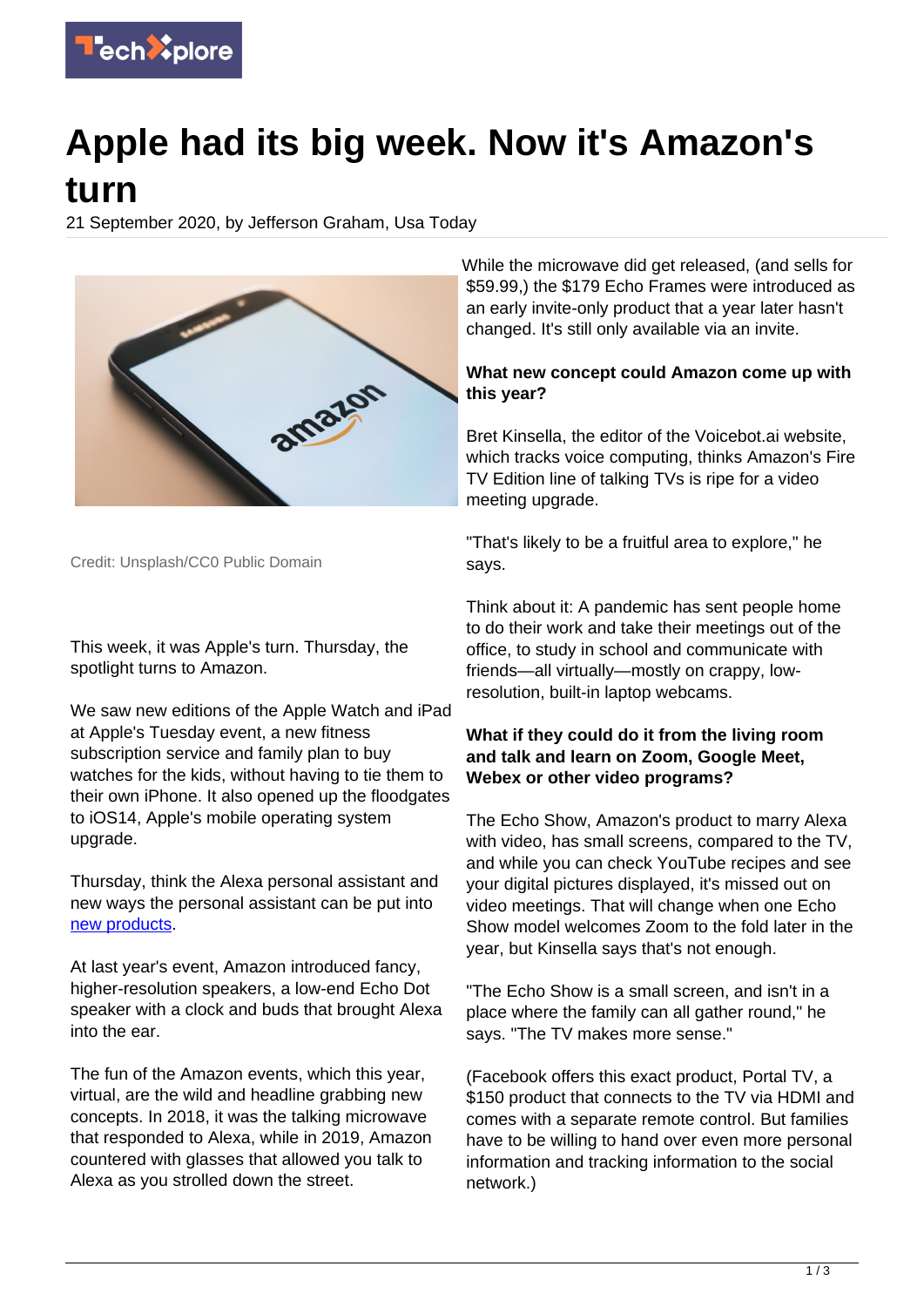

Amazon is one of a handful of companies that have in the lineup. How do they stack up? We compare. really benefited from the pandemic, as fewer

people were willing to walk into physical stores and Traffic app Waze introduced a slew of new tools, instead have been buying products online. In its recent earnings report, Amazon said revenues rose drive in, for speedier results. 40% to \$89 billion, from \$63.4 billion in the yearago quarter.

Beyond possible new TVs, Amazon is expected to introduce a slew of updated Echo speakers and new smarthome products, including updates from Ring's video doorbell division. (Sorry, folks. Unlike Apple and Samsung, Amazon isn't live streaming the event for the public but will live blog it on the company website with text and pictures instead.)

Will that whet your appetite for buying new tech gear this year? If not, you have two more major consumer tech events to look forward to. On Sept. 30, Google is staging a virtual event (open to the public) to show off a new edition of the Chromecast streaming player and an updated Pixel 5 smartphone.

And then in October, the company that makes the best-selling consumer tech device, the iPhone, will stage a second (open to the public) event, devoted to showing off what's expected to be four new editions of the Apple iPhone. This year, the iPhone is expected to be able to connect to the new ultrafast 5G wireless networks.

Get out your wallets, everyone.

#### **In other tech news this week**

TikTok/WeChat. The Trump administration banned the downloads of Chinese-based apps TikTok and WeChat as of midnight, Sunday, due to security concerns.

Sony PlayStation5 units announced but quickly became really hard to get.The PS5 launches Nov. 12 in the U.S., starting at \$399.99 for a digital edition and \$499.99 for a standard model featuring an Ultra HD Blu-ray disc drive. A new edition of the Microsoft Xbox will be out Nov. 10.

At Apple's event, it introduced two new editions of the Apple Watch and left the 2017 Series 3 edition including the ability to let you know which lane to

After three months of trying to get onto the Roku streaming platform, it was announced Friday that the Comcast owned streamer would finally join the world's most viewed streamer in the "coming weeks." Peacock showcases mostly shows and movies from the NBC Universal library.

## **This week's Talking Tech podcasts**

Waze: get involved! Noam Bardin, the CEO of traffic app Waze says that if we use the app more often, it will help ease individual traffic routes.

Unpacking the Apple 9/25 event: KTLA's Rich DeMuro (@richontech) joins me to weigh in on the new Apple Watch, iPad and those subscription offers.

Parents are furious that Oculus play will require a Facebook ID. U.S. TODAY consumer tech editor Michelle Maltais joins me to weigh in.

Cousin Brucie is back on WABC radio, on phones, tablets and computers. The legendary New York DJ calls into Talking Tech to tell listeners all about it.

Previewing Amazon: Voicebot.ai's Bret Kinsella joins me to dream about what we'll see from Amazon's Thursdaay Alexa event.

©2020 USA Today

Distributed by Tribune Content Agency, LLC.